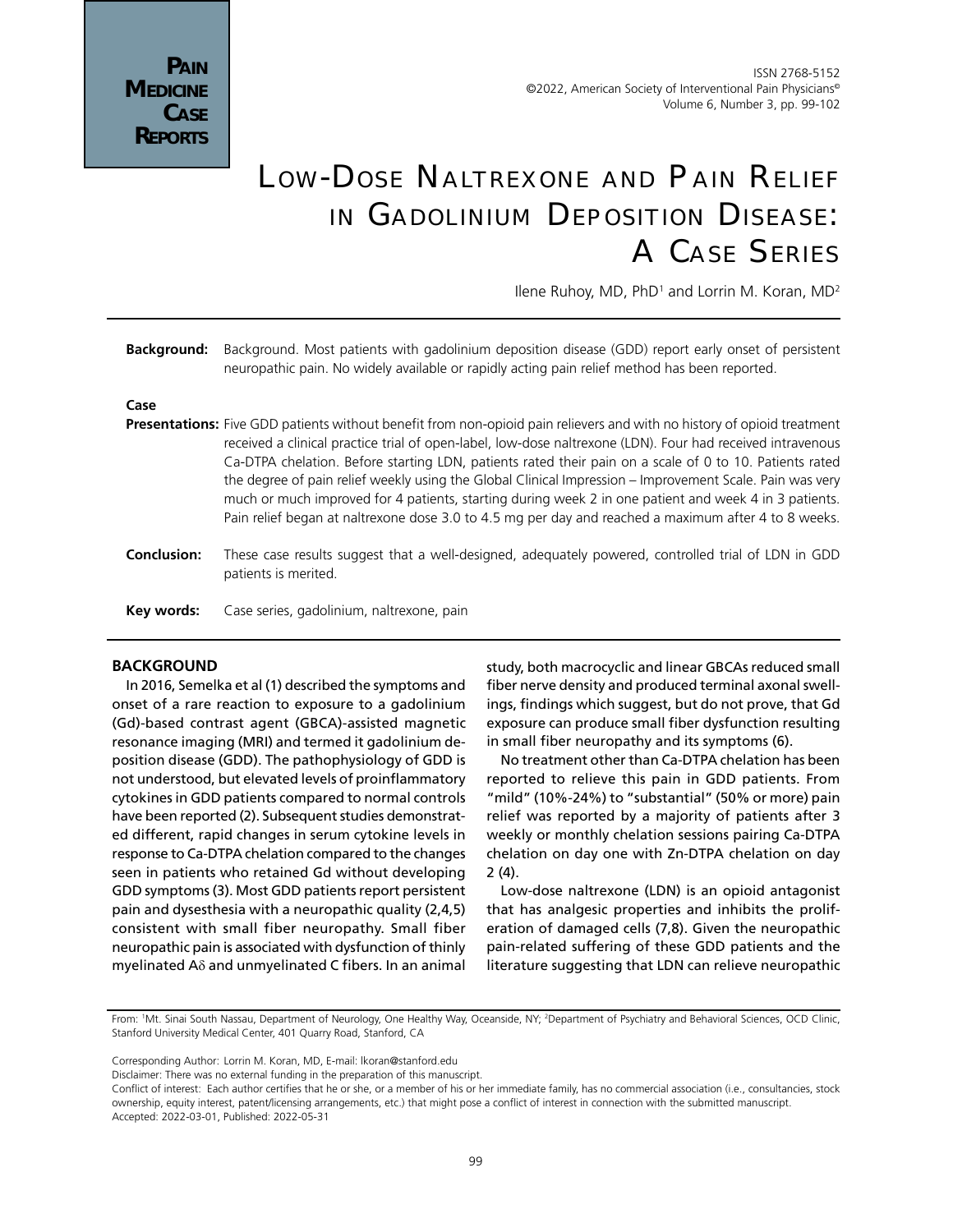pain of differing etiologies (9,10), we prescribed openlabel LDN to a small series of GDD patients.

# **CASES**

# **Patients**

Five consecutive study-eligible patients seen in the first author's (IR) private medical clinic in 2020 and 2021 and suffering from GDD-related neuropathic pain with inadequate response to standard pain regimens were offered open-label treatment with LDN (Table 1). The treatment was not offered to GDD patients aged less than 18, pregnant, currently taking opioid medications, having a history of substance abuse, or suffering from hemochromatosis. The risks, side effects, and uncertainty of benefit were described and the patients' questions answered. Each gave informed consent, documented in the medical record, for a trial of LDN.

All patients met the proposed diagnostic criteria for GDD: new onset of  $\geq 3$  of 8 specified symptoms within 30 days of their GBCA-assisted magnetic resonance imaging (MRI): cognitive disturbance, extremity pain, chest wall pain, arthralgia, skin pain, headache, skin induration, and skin hyperpigmentation; and having an unprovoked 24-hour Gd urine amount exceeding the laboratory norm  $\geq 28$  days after the symptom-inducing MRI (2). The indications for their MRIs were: new-onset headache, dizziness, visual concerns, weakness, fatigue, or a combination thereof.

No patient had another condition that might plausibly be the cause of pain, as a full diagnostic workup was done without uncovering an additional etiology for their symptoms. Before starting LDN, one patient had tried aspirin; 5 had tried acetaminophen, nonsteroidal anti-inflammatory drugs, and/or gabapentin; 3 had tried pregabalin; and 4 had tried duloxetine. None had

**Patient | Age | Gender Time Since Symptom Onset Days Post MRI Symptoms Began 24-Hour Urine Gd Post Chelation Pain Locationsa Pain Qualityb Pain Severityc** 1 | 51 | F | 1 yr | 21 | 16 μg | LL, N, B, H | B, E, Z | 6 2 | 74 | F | > 1 yr | 14 | 24 µg | LL, B, H, T, UL | E, B | 8  $3$  |  $31$  | F | 6 mos |  $30$  |  $10 \mu g$  | LL, UL, H | B | 6 4 | 48 | F | 18 mos | 30 | 12 μg | LL, UL, T, B, F | B, Z, E | 9 5  $\begin{array}{|c|c|c|c|c|c|c|c|} \hline \end{array}$  5  $\begin{array}{|c|c|c|c|c|c|c|c|} \hline \end{array}$  50  $\begin{array}{|c|c|c|c|c|c|} \hline \end{array}$  18  $\mu$ g  $\begin{array}{|c|c|c|c|c|c|c|} \hline \end{array}$  LL, UE, F, H, B, T  $\begin{array}{|c|c|c|c|c|c|} \hline \end{array}$  B, S, Z, E  $\begin{array}{|c|c|c|c|$ 

|  | Table 1. Patients and Pain Ratings |  |  |
|--|------------------------------------|--|--|
|  |                                    |  |  |

Abbreviations: MRI, magnetic resonance imaging; Gd, gadolinium

a Pain Locations: lower limbs (LL), upper limbs (UL), torso (T), back (B), neck (N), head (H), face (F)

b Pain Quality: burning (B), stabbing (S), zaps (Z), electrical (E)

been previously treated with an opioid for the current condition.

#### **Interventions**

The pain of patients #1 through #4 had been unresponsive to chelation before they were offered and accepted a trial of LDN. They received no chelation treatment during or after the LDN trial. Because of a history of intolerable adverse reactions to many treatments, patient #5 had not wished to try chelation. Before starting LDN, patients discontinued with appropriate weaning schedules all medications aimed at pain relief. In the attempt to achieve satisfactory pain relief, open-label LDN was begun at a dose of 1.5 mg every night at bedtime and increased by 1.5 mg weekly to a maximum of 4.5 mg per day if needed.

## **Ca-DTPA Chelation**

Ca-DTPA was administered as an intravenous (IV) bolus into a saline drip as described elsewhere (4). In brief, 2.5 mL of Ca-DTPA was injected over a one-minute period. The saline drip was continued and 80 minutes later the remaining 2.5 mg of Ca-DTPA was injected over a one-minute period and the IV continued for another 9 minutes.

## **Measurements**

Before starting LDN, patients rated their pain on a scale of 0 to 10 using the numeric rating scale where mild = 1-3, moderate = 4-6, and severe =  $7-10$  (11). Patients rated their degree of relief weekly using the categories of the Global Clinical Impression – Improvement Scale (12). The ratings took place in the treating physician's office, with the patient instructed to rate the pain intensity and improvement over the last several days.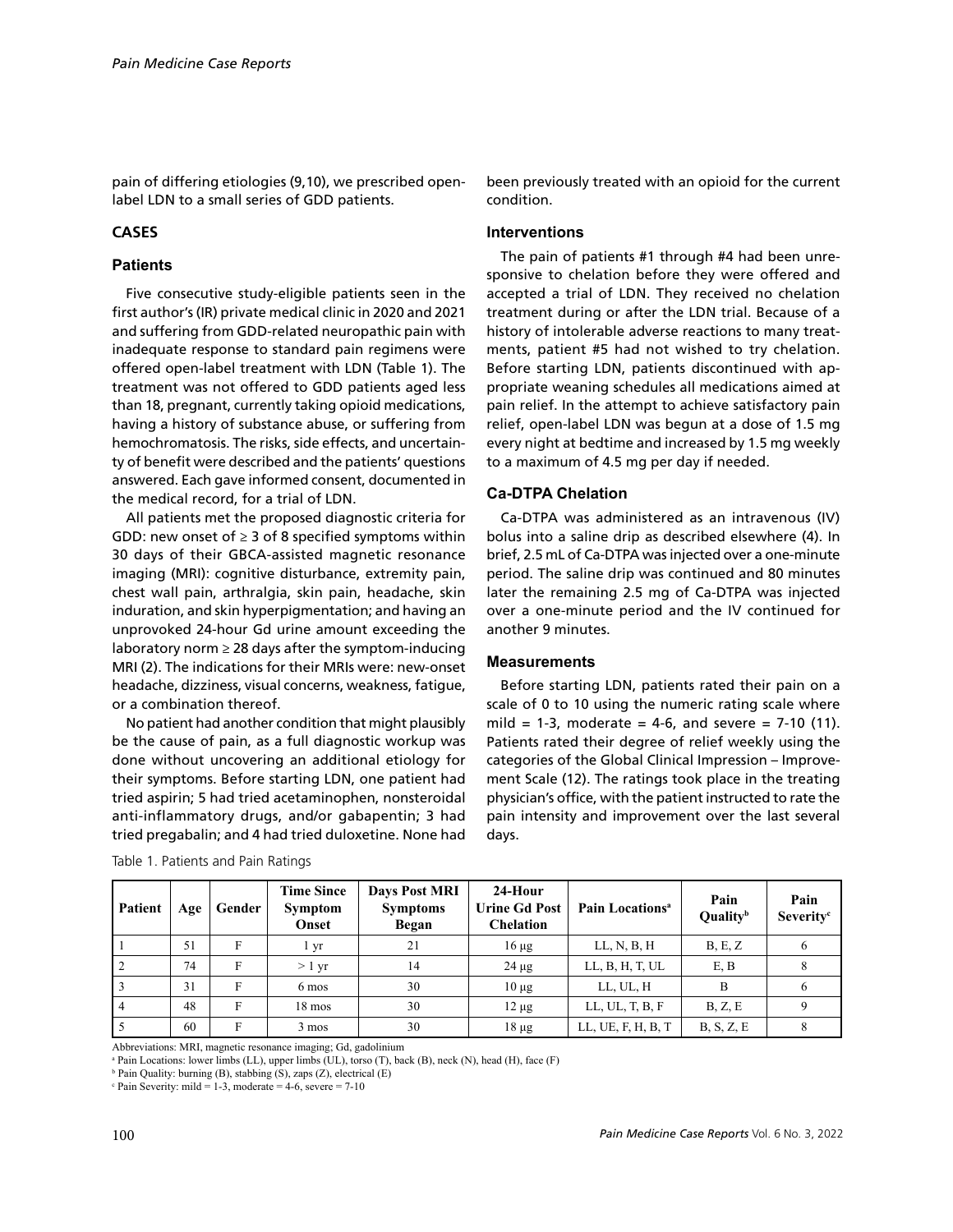Urine specimens for quantifying Gd excretion were collected for the 24 hours before and after the first Ca-DTPA chelation to verify that chelation was effectively removing Gd. Clinical management did not require subsequent urine Gd measurements and focused on obtaining symptom relief if possible. Patients did not need to save the first post-chelation urine specimen since it contained urine formed prior to chelation. Urine samples were sent to Doctor's Data, Inc. (DDI; St. Charles, IL), which utilized inductively coupled plasma mass spectrometry to determine the Gd amounts (See: https://doctorsdata.com/licensing). The DDI norm for women is  $\leq 0.6$  μg per 24 hours, and for men  $\leq 1.0$  μg per 24 hours, based on unprovoked urine samples from 336 women and 204 men who were asked to refrain from undergoing a GBCA-assisted MRI for  $\geq$  48 hours before beginning urine collection. The norm limits are the samples' 95th percentiles.

#### **Results**

Table 1 displays patient demographics, time since GDD symptom onset, the number of days post MRI that GDD symptoms began, 24-hour urine Gd amounts following Ca-DTPA chelation, and the locations, quality, and severity of the patients' pain.

The patients, all women, ranged in age from 31 to 74, and ranged in time since symptom onset from 3 to 18 months. All had constant pain in multiple locations, with neuropathic pain qualities including burning, stinging, and electric-shock sensations. Pain was rated at the top of the moderate range by 2 patients and in the severe range by 3.

After starting LDN treatment, patient #5 developed insomnia at 1.5 mg per day and discontinued the treatment. With continued LDN treatment, patients #2, #3, and #4 experienced clear and sustained pain relief beginning at 3.0 mg per day; patient #1 did not. Patient #2 was satisfied with this degree of relief. Patients #1, #3 and #4 requested a trial of a dose higher than 3.0 mg per day. All 3 patients experienced further meaningful, sustained, and satisfying pain relief at a LDN dose of 4.5 mg per day (Table 2). At the time of writing, relief has persisted for 6 to 8 months on continued LDN without a need to increase the dose.

#### **DISCUSSION**

This small case series suggests that LDN may be a useful medication in the management of GDD neuropathic pain. No clear predictors of treatment success or necessary dose were evident, although the maximum dose required for 3 patients was 4.5 mg per day. Although LDN-induced insomnia prevented patient #5 from continuing the treatment trial at the starting dose of 1.5 mg per day, LDN is usually very well tolerated. LDN side effects include insomnia, vivid dreams, headache, nausea, and less often, nightmares, although these side effects rarely cause LDN discontinuation (13).

How LDN brings about pain relief in GDD is not yet clear. LDN induces increased production of endogenous opioids (7). It also has a neuroprotective effect via inhibiting microglial activation and decreases cellular signaling that stimulates the production of proinflammatory cytokines (9). Interestingly, plasma levels of 3 of the proinflammatory cytokines down-regulated by LDN in an 8-week study (14) – IL-2, TNF- $\alpha$ , and TGF- $\alpha$  – were reported to be statistically significantly elevated in GDD patients compared to normal controls (2). Whether LDNinduced reduction in plasma levels of these cytokines occurs earlier is unknown.

This report is limited by the small number of pa-

| Patient        | <b>LDN</b> Dose When<br><b>Clear, Sustained</b><br><b>Relief Began</b> | <b>Rx Week When</b><br><b>Clear, Sustained</b><br><b>Relief Began</b> | <b>LDN</b> Dose When<br><b>Relief Maximum</b> | <b>Rx Week When</b><br><b>Relief Maximum</b> | <b>Degree Of Pain</b><br>Relief <sup>a</sup> |
|----------------|------------------------------------------------------------------------|-----------------------------------------------------------------------|-----------------------------------------------|----------------------------------------------|----------------------------------------------|
|                | 4.5                                                                    |                                                                       | 4.5                                           |                                              |                                              |
| $\overline{2}$ | 3.0                                                                    |                                                                       | 3.0                                           |                                              |                                              |
|                | 3.0                                                                    |                                                                       | 4.5                                           |                                              |                                              |
| 4              | 3.0                                                                    |                                                                       | 4.5                                           |                                              |                                              |
|                | Never. Did not tolerate<br>LDN                                         | Never                                                                 | Never. Did not tolerate<br>LDN                | Never                                        |                                              |

| Table 2. Patients' Treatment Response |  |  |
|---------------------------------------|--|--|
|---------------------------------------|--|--|

Abbreviations: LDN, low-dose naltrexone; Rx, treatment.

a 1 = Very much improved; 2 = Much improved; 3 = Minimally improved; 4 = No change; 5 = Minimally worse; 6 = Moderately worse; 7 = Very much worse